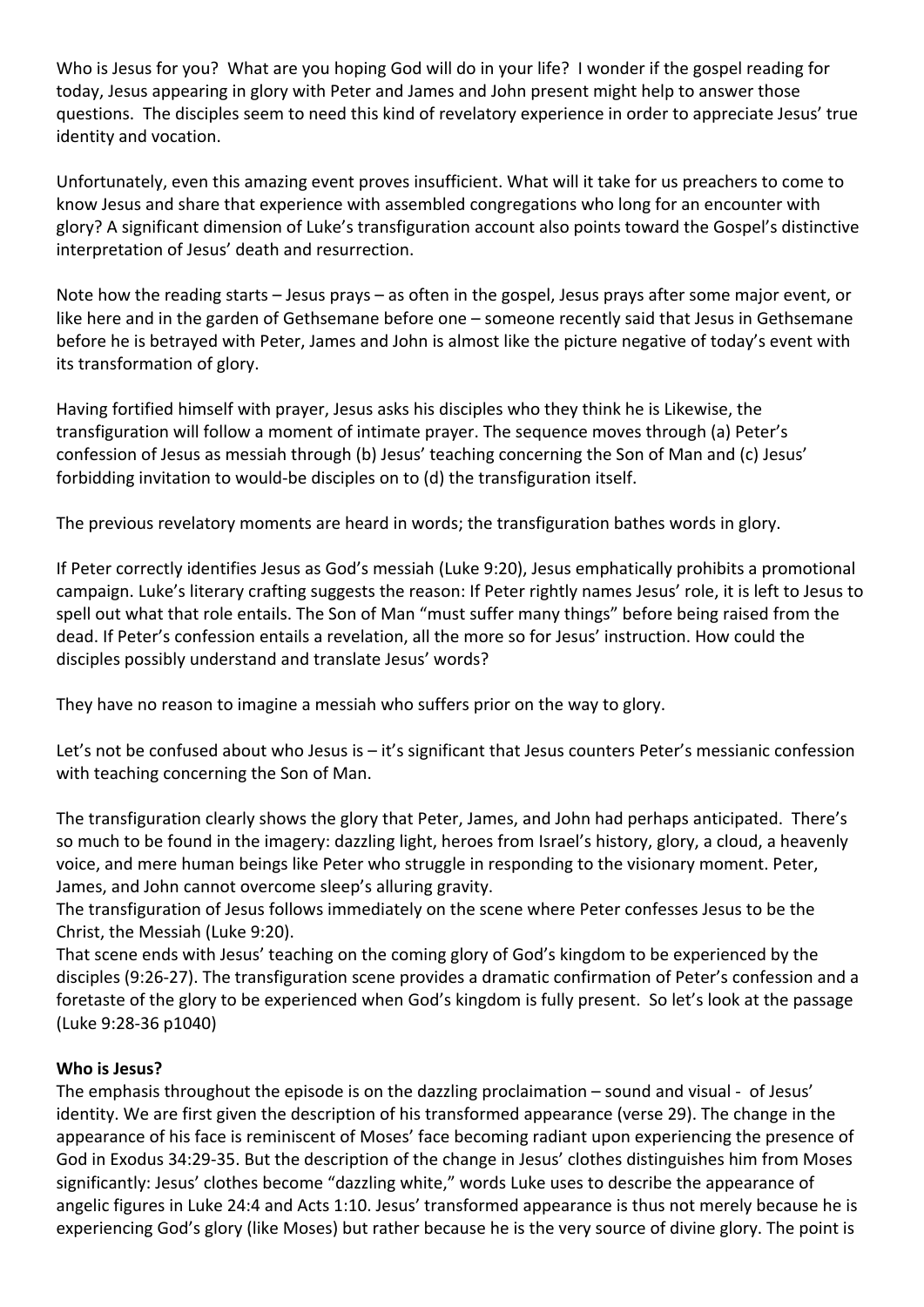made explicit when the three disciples are said to see Jesus' glory in verse 32. All others reflect the glory of God – Jesus shines with the glory of God – they are the moon, he is the Sun! Echoing Hebrews 1:3 – he is the radiance of God's glory.

## **Who is Jesus – affirmed by Moses, and Elijah**

The appearance of Moses and Elijah in verse 30 adds to who Jesus is The two are commonly interpreted as embodying "the Law and the Prophets," which is no doubt a significant point. The risen Jesus himself will later assert that Moses and the prophets point toward him (Luke 24:25-27, 44-46). Luke tells us in our scene that Moses and Elijah "were speaking of his departure, which he was about to accomplish at Jerusalem" (verse 31), surely meant to anticipate Jesus' teaching that he is the ultimate fulfillment of scripture. I've only been to Greece once – it was 1983, travelling overland by train from what was then Yugoslavia – when we entered Greece our passports were stamped – eisodos – when we left (for Italy) they were stamped 'exodos' – that's the word Luke uses here – his exodos – Jesus, like moses before, would lead people into a new land – the kingdom of God – the difference, as the word also means, was as a result of his death on the cross – the death he's already shared with his followers, and the death that Peter so violently questioned. But not just Moses and the exodus are mentioned. So too Elijah = his appearance is linked with the coming of the day of the Lord. (Malachi 4:5). So the appearance of Moses and Elijah points to Jesus fulfilling specific prophecies associated with them as well as the more general notion of Jesus as the fulfillment of all of scripture.

## **The Voice and Presence of God**

The most dramatic way that this passage speaks of Jesus' identity comes with the voice of God in verse 35. The basic message echoes the divine words spoken at Jesus' baptism (3:22), but there are notable differences:

- The message at Jesus' baptism was spoken directly to Jesus ("You are my son"), but here the message is for the disciples' ears ("This is my son").
- At the baptism the adjective describing Jesus' sonship was "beloved" -- again, a message directed at Jesus -- but here it is "chosen," further describing Jesus' relationship to God from the disciples' perspective.
- The message of Jesus' sonship here is given an imperative implication: "Listen to him!" Jesus' sonship is not a matter of abstract theology but requires the obedient response of the disciples to Jesus' message. Jesus' most recent teaching emphasized the costly demands made on those who would follow him, i.e. denying themselves and taking up their cross (verse 23), and that is surely the primary message meant to be listened to and obeyed here. As we begin the season of Lent this week will we walk with Jesus? Will we repent of our sins – Ash Wednesday service and turn to Christ. Will we commit ourselves to studinging God's word – Wednesday evenings (Passion – extract we saw at beginning of the service)
- Whereas the voice at the baptism came "from heaven," here it comes from the very cloud in which the disciples are already enveloped. This suggests a rather intense experience of God's close presence! It also is again reminiscent of Moses' own experience of God's presence at Sinai (see Exodus 24:15-18), the most formative revelation of God in the history of Israel.

So, firstly this passage answers our first question – who is Jesus. Now to The second – What are you expecting God to do in your life?

## **The Experience of God in Prayer**

One of the significant details of the story that is unique to Luke's account of the transfiguration is that it occurs in the context of prayer. Neither Matthew nor Mark mentions that Jesus had gone up on the mountain specifically to pray (verse 28), and neither mentions that Jesus was praying when the transfiguration occurs (verse 29). It is clearly a point that Luke wants us to note.